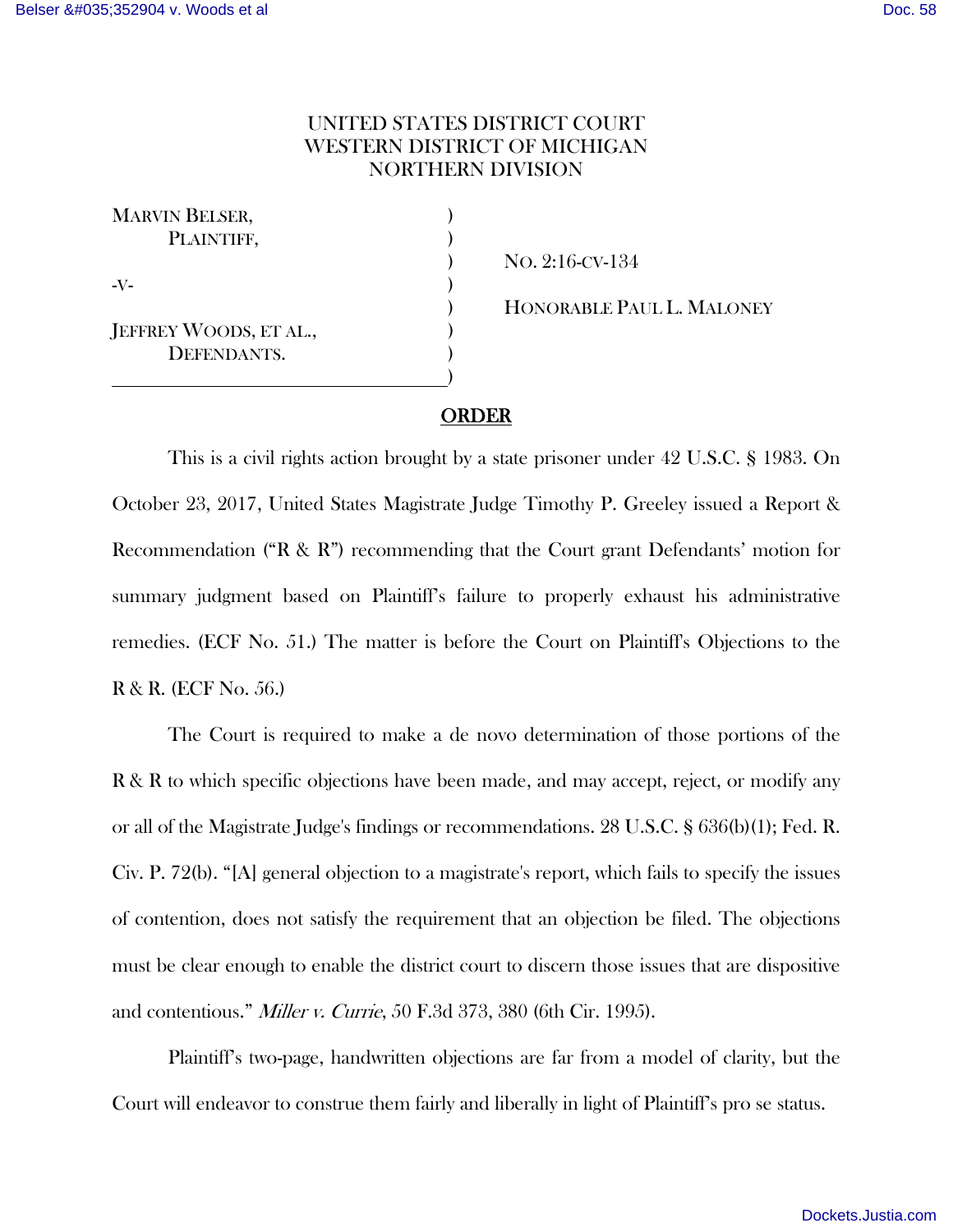Plaintiff begins by asserting that he complied with the Court's September 15, 2016 Order which instructed Plaintiff on how to achieve service or amend his complaint. (ECF No. 23.) Plaintiff's compliance or noncompliance with that order has no bearing on the Defendants' motion for summary judgment based solely on Plaintiff's failure to exhaust his administrative remedies. Plaintiff also informs the Court that he is seeking a writ of certiorari from the United States Supreme Court "for disqualification of Judges, Justices, and Magistrate Judges for intentional bad acts . . . . " (ECF No. 56 at PageID.300.) This, too, is wholly irrelevant to the instant proceedings.

 Finally, Plaintiff shifts course, asserting that "the Supreme Court held that whether the inmate failed to exhaust is an affirmative defense that must be raised by prison staff or it is waived. The Court reversed the Sixth Circuit's requirement that an inmate had to specifically provide the name of the prison staff in the grievance was dismissed, the Supreme Court struck the 'total exhaustion dismissal.'" (Id.) Plaintiff continues, noting that "[p]ursuant to Jones, if a complaint contains an unexhausted claim . . . the unexhausted part should be dismissed without prejudice, and the rest of the lawsuit should proceed." (Id.)

 Plaintiff's assertions are valid statements of law, but they do not aid him here. First, the magistrate judge properly applied the failure to exhaust as an affirmative defense and held the Defendants to their burden for asserting it. (See ECF No. 51 at PageID.284.) Next, Plaintiff appears to argue that the magistrate judge erred by dismissing the entirety of the case, rather than dismissing only unexhausted claims. However, the magistrate judge correctly concluded that Plaintiff did not exhaust *any* of his claims against the Defendants remaining in the case. (*See id.* at PageID.288–90 (listing each of Plaintiff's grievances and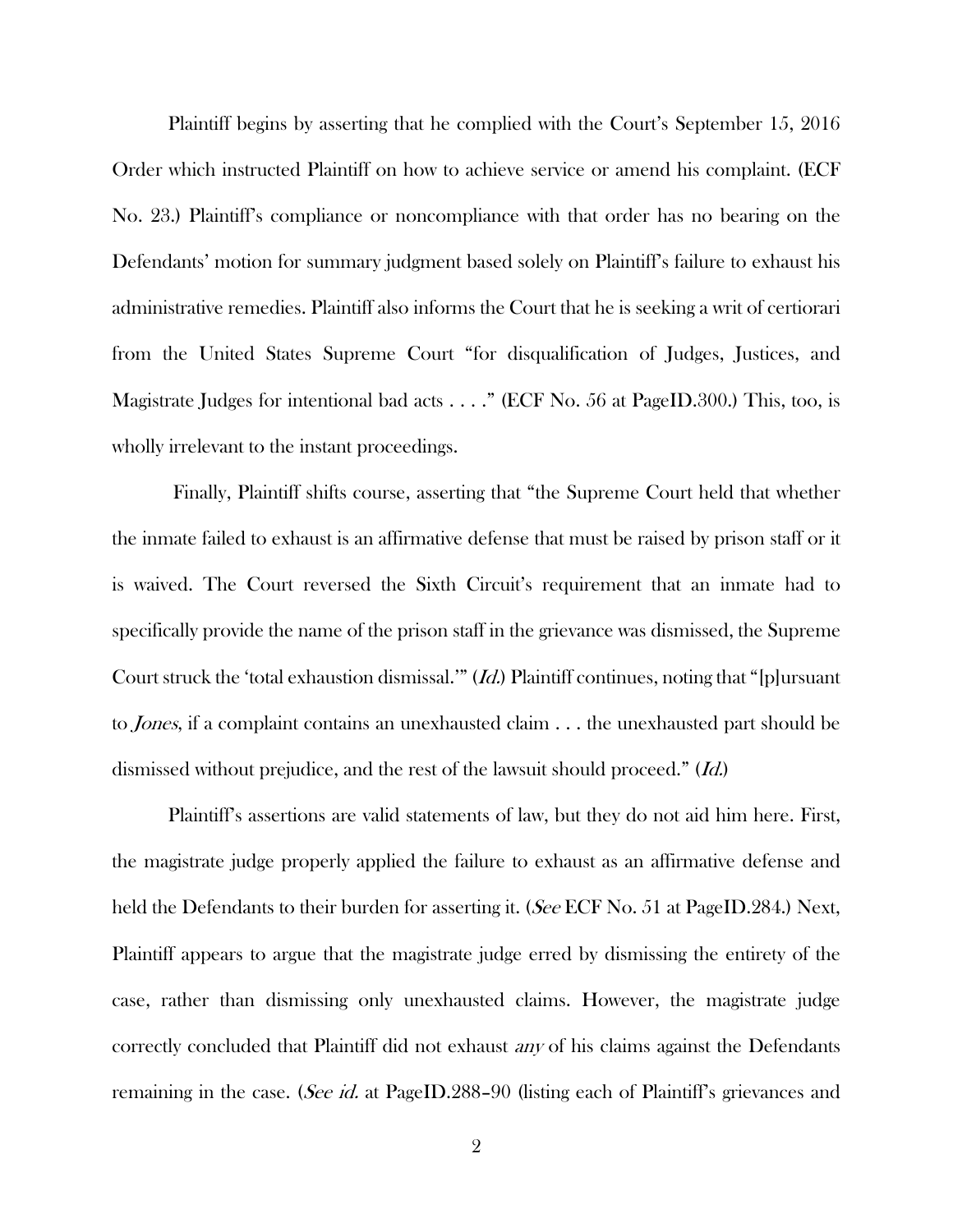indicating how each grievance remained unexhausted).) Therefore, the mandate of *Jones* dismissing only the unexhausted claims and letting any properly exhausted claims proceed is not applicable to Plaintiff. See Jones v. Bock, 549 U.S. 199 (2009).

Thus, Plaintiff's objections lack merit, even when construed with all liberality. With regard to the sections of the R&R not specifically objected to, the Court has reviewed the issues presented and concludes that the R&R correctly analyzes the issues and makes a sound recommendation. Accordingly,

IT IS ORDERED that the October 23, 2017 R & R (ECF No. 51) is APPROVED and ADOPTED as the opinion of the Court.

IT IS FURTHER ORDERED that Plaintiff's Objections to the R&R (ECF No. 56) are OVERRULED.

IT IS FURTHER ORDERED that Defendants' motion for summary judgment (ECF No. 42) is GRANTED.

IT IS FURTHER ORDERED that Plaintiff's unexhausted claims be dismissed without prejudice.

## JUDGEMENT TO FOLLOW.

## CERTIFICATE OF APPEALABILITY

A district court must issue a certificate of appealability either at the time the petition for writ of habeas corpus is denied or upon the filing of a notice of appeal. *Castro v. United* States, 310 F.3d 900, 903 (6th Cir. 2002) (per curiam). A court may issue a certificate of appealability "only if the applicant has made a substantial showing of the denial of a constitutional right." 28 U.S.C. § 2253(c)(2). See Miller-El v. Cockrell, 537 U.S. 322, 337